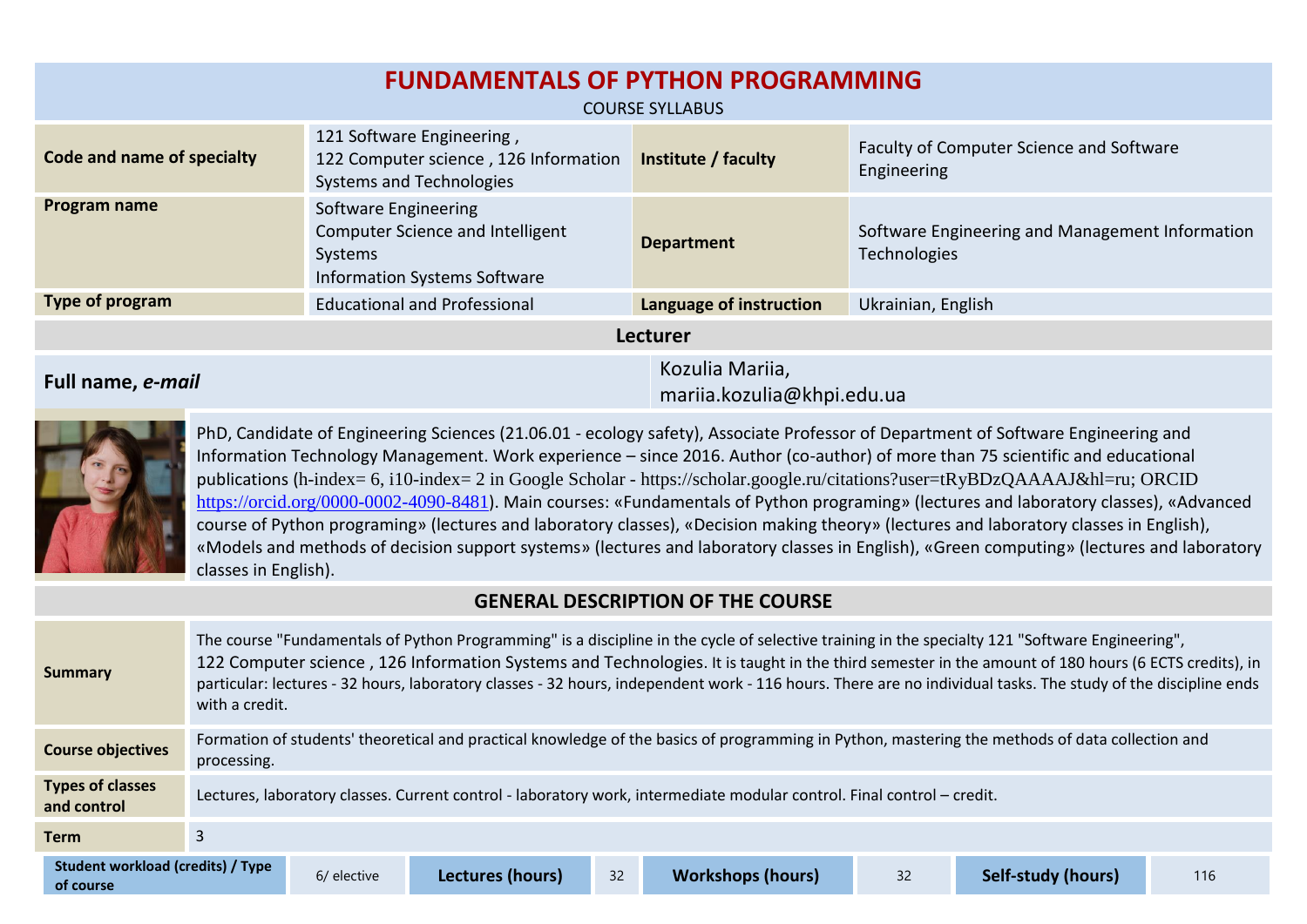| (mandatory / elective)                                                                                                                                        |                                                                                                                                                                                                                                                                                                                                                                                                                                                                                                                                                                                                                                                                                                                                                                                                                                                                                                                                                                                                                                                                                                                                                                                                                                                                                                                                                                                                                                                                                                                                                                                                                                                                                                                                                                                                                                                                                                                                                                                                                                                                                                                                                                                                                                                                                                                                                                                                                                                                                                                                                            |  |                                                                   |                                                                                  |                                            |                                                 |                                                |                                |                                                                                 |  |
|---------------------------------------------------------------------------------------------------------------------------------------------------------------|------------------------------------------------------------------------------------------------------------------------------------------------------------------------------------------------------------------------------------------------------------------------------------------------------------------------------------------------------------------------------------------------------------------------------------------------------------------------------------------------------------------------------------------------------------------------------------------------------------------------------------------------------------------------------------------------------------------------------------------------------------------------------------------------------------------------------------------------------------------------------------------------------------------------------------------------------------------------------------------------------------------------------------------------------------------------------------------------------------------------------------------------------------------------------------------------------------------------------------------------------------------------------------------------------------------------------------------------------------------------------------------------------------------------------------------------------------------------------------------------------------------------------------------------------------------------------------------------------------------------------------------------------------------------------------------------------------------------------------------------------------------------------------------------------------------------------------------------------------------------------------------------------------------------------------------------------------------------------------------------------------------------------------------------------------------------------------------------------------------------------------------------------------------------------------------------------------------------------------------------------------------------------------------------------------------------------------------------------------------------------------------------------------------------------------------------------------------------------------------------------------------------------------------------------------|--|-------------------------------------------------------------------|----------------------------------------------------------------------------------|--------------------------------------------|-------------------------------------------------|------------------------------------------------|--------------------------------|---------------------------------------------------------------------------------|--|
| Program<br>competences                                                                                                                                        | 121-GC 01. Ability to abstract thinking, analysis and synthesis.<br>121-GC 02. Ability to apply knowledge in practical situations.<br>121-GC 05. Ability to learn and master modern knowledge.<br>121-GC 06. Ability to search, process and analyze information from various sources.<br>121-PC15. Ability to develop architectures, modules and components of software systems.<br>121-PC16. Ability to formulate and ensure software quality requirements in accordance with customer requirements, specifications and standards.<br>121-PC19. Knowledge of information data models, the ability to create software for data storage, retrieval and processing.<br>121-PC26. Ability to algorithmic and logical thinking.<br>122-GC1. Ability to abstract thinking, analysis and synthesis.<br>122-GC2. Ability to apply knowledge in practical situations.<br>122-GC6. Ability to learn and master modern knowledge.<br>122-GC7. Ability to search, process and analyze information from various sources.<br>122-GC12. Ability to evaluate and ensure the quality of performed work.<br>122-PC3. Ability to think logically, build logical conclusions, use formal languages and models of algorithmic calculations, design, develop and analyze<br>algorithms, evaluate their efficiency and complexity, solvability and unsolvability of algorithmic problems for adequate modelling of subject areas and<br>creation of software and information systems.<br>122-PC8. Ability to design and develop software using different programming paradigms: generalized, object-oriented, functional, logical, with<br>appropriate models, methods and algorithms of calculations, data structures and management mechanisms.<br>126-GC 1. Ability to abstract thinking, analysis and synthesis.<br>126-GC 2. Ability to apply knowledge in practical situations.<br>126-GC 5. Ability to learn and master modern knowledge.<br>126-GC 6. Ability to search, process and summarize information from various sources.<br>126-GC 8. Ability to evaluate and ensure the quality of work performed.<br>126-PC 4. Ability to design, develop and use tools for the implementation of information systems, technologies and infocommunications<br>(methodological, informational, algorithmic, technical, software and others).<br>126-PC 6. Ability to use modern information systems and technologies (production, decision support, data mining, etc.), cybersecurity techniques and<br>techniques in the performance of functional tasks and responsibilities. |  |                                                                   |                                                                                  |                                            |                                                 |                                                |                                |                                                                                 |  |
| 126-PC 8. Ability to manage the quality of products and services of information systems and technologies during their life cycle.<br><b>Learning outcomes</b> |                                                                                                                                                                                                                                                                                                                                                                                                                                                                                                                                                                                                                                                                                                                                                                                                                                                                                                                                                                                                                                                                                                                                                                                                                                                                                                                                                                                                                                                                                                                                                                                                                                                                                                                                                                                                                                                                                                                                                                                                                                                                                                                                                                                                                                                                                                                                                                                                                                                                                                                                                            |  |                                                                   |                                                                                  |                                            | <b>Teaching and learning methods</b>            |                                                |                                | <b>Forms of assessment</b><br>(continuous assessment CAS, final assessment FAS) |  |
| 121-PO01. Analyze, purposefully search for and select                                                                                                         |                                                                                                                                                                                                                                                                                                                                                                                                                                                                                                                                                                                                                                                                                                                                                                                                                                                                                                                                                                                                                                                                                                                                                                                                                                                                                                                                                                                                                                                                                                                                                                                                                                                                                                                                                                                                                                                                                                                                                                                                                                                                                                                                                                                                                                                                                                                                                                                                                                                                                                                                                            |  |                                                                   |                                                                                  |                                            | Mini-lecture "Introduction to Python. Data      |                                                | <b>Current CAS assessment:</b> |                                                                                 |  |
| the necessary information and reference resources and                                                                                                         |                                                                                                                                                                                                                                                                                                                                                                                                                                                                                                                                                                                                                                                                                                                                                                                                                                                                                                                                                                                                                                                                                                                                                                                                                                                                                                                                                                                                                                                                                                                                                                                                                                                                                                                                                                                                                                                                                                                                                                                                                                                                                                                                                                                                                                                                                                                                                                                                                                                                                                                                                            |  |                                                                   | types. Data input and output »<br>Mini-lecture "Conditional construction ifelse, |                                            |                                                 | Assessment of students' work in the laboratory |                                |                                                                                 |  |
| knowledge to solve professional problems, taking into                                                                                                         |                                                                                                                                                                                                                                                                                                                                                                                                                                                                                                                                                                                                                                                                                                                                                                                                                                                                                                                                                                                                                                                                                                                                                                                                                                                                                                                                                                                                                                                                                                                                                                                                                                                                                                                                                                                                                                                                                                                                                                                                                                                                                                                                                                                                                                                                                                                                                                                                                                                                                                                                                            |  |                                                                   | Intermediate modular control<br>if elif else. Python Math Module »               |                                            |                                                 |                                                |                                |                                                                                 |  |
| account modern advances in science and technology.                                                                                                            |                                                                                                                                                                                                                                                                                                                                                                                                                                                                                                                                                                                                                                                                                                                                                                                                                                                                                                                                                                                                                                                                                                                                                                                                                                                                                                                                                                                                                                                                                                                                                                                                                                                                                                                                                                                                                                                                                                                                                                                                                                                                                                                                                                                                                                                                                                                                                                                                                                                                                                                                                            |  | Problem lectures. "Anonymous functions,                           |                                                                                  |                                            |                                                 | <b>Final FAS assessment:</b>                   |                                |                                                                                 |  |
| 121-PO07. Know and apply in practice the fundamental                                                                                                          |                                                                                                                                                                                                                                                                                                                                                                                                                                                                                                                                                                                                                                                                                                                                                                                                                                                                                                                                                                                                                                                                                                                                                                                                                                                                                                                                                                                                                                                                                                                                                                                                                                                                                                                                                                                                                                                                                                                                                                                                                                                                                                                                                                                                                                                                                                                                                                                                                                                                                                                                                            |  | lambda instructions. Generator functions.<br>Code Documentation » |                                                                                  |                                            |                                                 |                                                |                                |                                                                                 |  |
| concepts, paradigms and basic principles of operation of<br>language, tools and computing software engineering.                                               |                                                                                                                                                                                                                                                                                                                                                                                                                                                                                                                                                                                                                                                                                                                                                                                                                                                                                                                                                                                                                                                                                                                                                                                                                                                                                                                                                                                                                                                                                                                                                                                                                                                                                                                                                                                                                                                                                                                                                                                                                                                                                                                                                                                                                                                                                                                                                                                                                                                                                                                                                            |  | Problem lecture. "Encapsulation. Getter.                          |                                                                                  |                                            | Credit                                          |                                                |                                |                                                                                 |  |
| 121-PO11. Choose source data for design, guided by                                                                                                            |                                                                                                                                                                                                                                                                                                                                                                                                                                                                                                                                                                                                                                                                                                                                                                                                                                                                                                                                                                                                                                                                                                                                                                                                                                                                                                                                                                                                                                                                                                                                                                                                                                                                                                                                                                                                                                                                                                                                                                                                                                                                                                                                                                                                                                                                                                                                                                                                                                                                                                                                                            |  |                                                                   |                                                                                  |                                            | Setters. Inheritance. Association. Weak links." |                                                |                                |                                                                                 |  |
| formal methods of describing requirements and                                                                                                                 |                                                                                                                                                                                                                                                                                                                                                                                                                                                                                                                                                                                                                                                                                                                                                                                                                                                                                                                                                                                                                                                                                                                                                                                                                                                                                                                                                                                                                                                                                                                                                                                                                                                                                                                                                                                                                                                                                                                                                                                                                                                                                                                                                                                                                                                                                                                                                                                                                                                                                                                                                            |  | Metaclass. Multimedia methods."                                   |                                                                                  | Problem lecture. "Polymorphism. Iterators. |                                                 |                                                |                                |                                                                                 |  |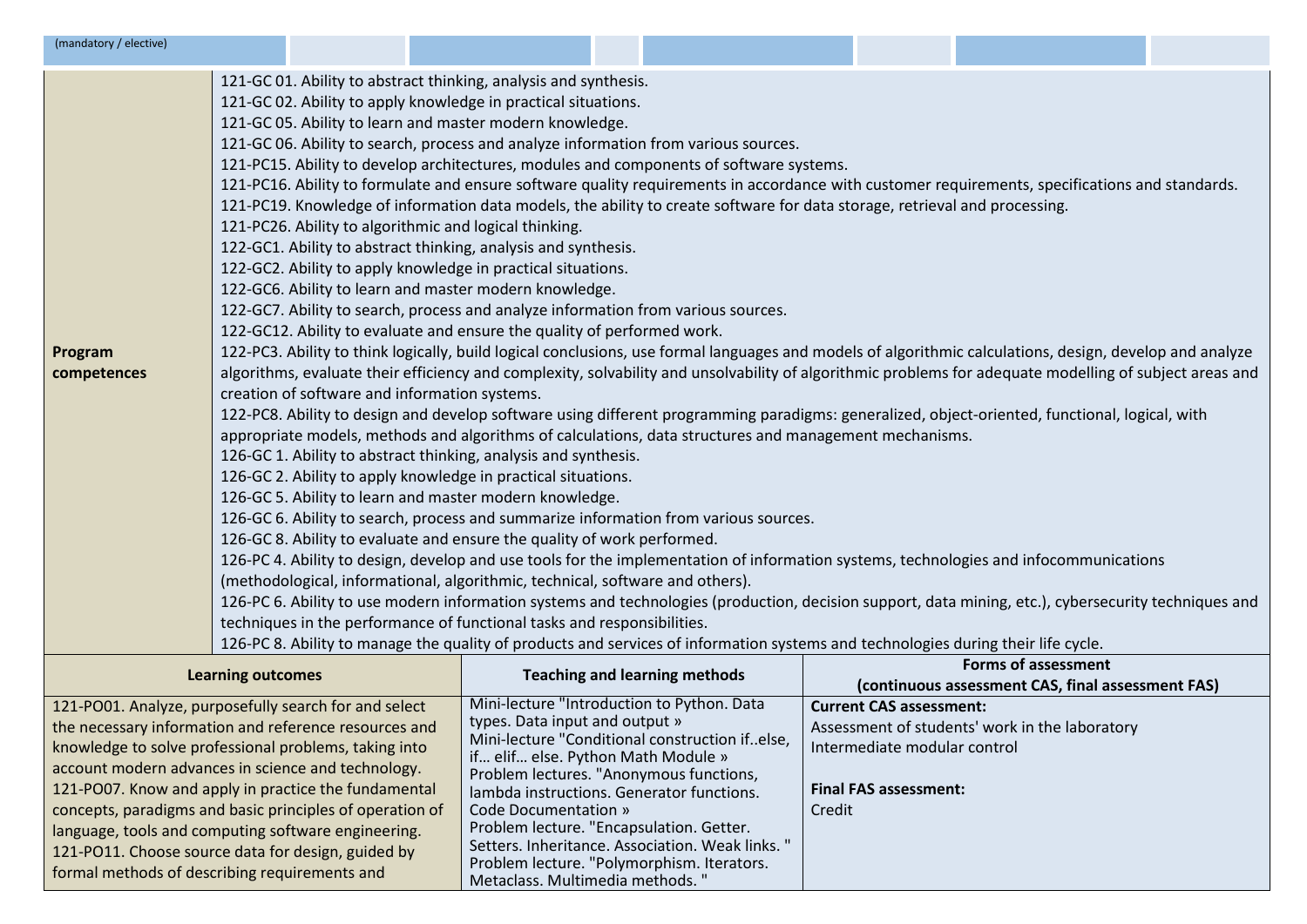| modelling.                                                                                                   | Problem lecture. "Threads. Working with                                        |  |
|--------------------------------------------------------------------------------------------------------------|--------------------------------------------------------------------------------|--|
| 121-PO12. Put effective approaches to software design                                                        | threads. Multithreading. Demons."<br>Problem lecture. "Race conditions. Thread |  |
| into practice.                                                                                               | sync."                                                                         |  |
| 121-PO13. Know and apply methods of algorithm                                                                |                                                                                |  |
| development, software design and data and knowledge                                                          |                                                                                |  |
| structures.                                                                                                  |                                                                                |  |
| 121-PO15. Being motivated to choose programming                                                              |                                                                                |  |
| languages and development technologies to solve                                                              |                                                                                |  |
| problems of software design and maintenance.                                                                 |                                                                                |  |
| 121-PO17. Be able to apply methods of component                                                              |                                                                                |  |
| software development.                                                                                        |                                                                                |  |
| 122-PLO1. Apply knowledge of the fundamental forms                                                           |                                                                                |  |
| and laws of abstract-logical thinking, the basics of the                                                     |                                                                                |  |
| methodology of scientific knowledge, forms and methods                                                       |                                                                                |  |
| of extraction, analysis, processing, and synthesis of                                                        |                                                                                |  |
| information in the subject area of computer science.                                                         |                                                                                |  |
| 122-PLO9. Develop software models of subject areas,                                                          |                                                                                |  |
| choose a programming paradigm from the standpoint of                                                         |                                                                                |  |
| convenience and quality of its application to implement<br>methods and algorithms that solve problems in the |                                                                                |  |
| computer science field.                                                                                      |                                                                                |  |
| 122-PLO11. Have the skills to manage the life cycle of                                                       |                                                                                |  |
| software, products, and services of information                                                              |                                                                                |  |
| technology under the requirements and restrictions of                                                        |                                                                                |  |
| the customer, be able to develop project documentation                                                       |                                                                                |  |
| (feasibility study, technical task, business plan,                                                           |                                                                                |  |
| agreement, contract).                                                                                        |                                                                                |  |
| 122-PLO13. Know the system programming languages<br>and methods for the software development that            |                                                                                |  |
| interacts with the components of computer systems,                                                           |                                                                                |  |
| know network technologies, computer network                                                                  |                                                                                |  |
| architectures, have practical skills in administration                                                       |                                                                                |  |
| technology of computer networks and their software.                                                          |                                                                                |  |
| 122-PLO20. Develop the architecture of software systems                                                      |                                                                                |  |
| and their particular components during the construction                                                      |                                                                                |  |
| of intelligent management systems in various fields, as                                                      |                                                                                |  |
| well as manage the life cycle of intelligent management                                                      |                                                                                |  |
| systems software.                                                                                            |                                                                                |  |
| 126-PLO 3. To use basic knowledge of informatics and                                                         |                                                                                |  |
| modern information systems and technologies,                                                                 |                                                                                |  |
| programming skills, technologies of safe work in                                                             |                                                                                |  |
| computer networks, methods of creation of databases                                                          |                                                                                |  |
| and Internet resources, technologies of development of<br>algorithms and computer programs in high-level     |                                                                                |  |
| languages with application of project-oriented                                                               |                                                                                |  |
| programming to solve problems of design and use of                                                           |                                                                                |  |
|                                                                                                              |                                                                                |  |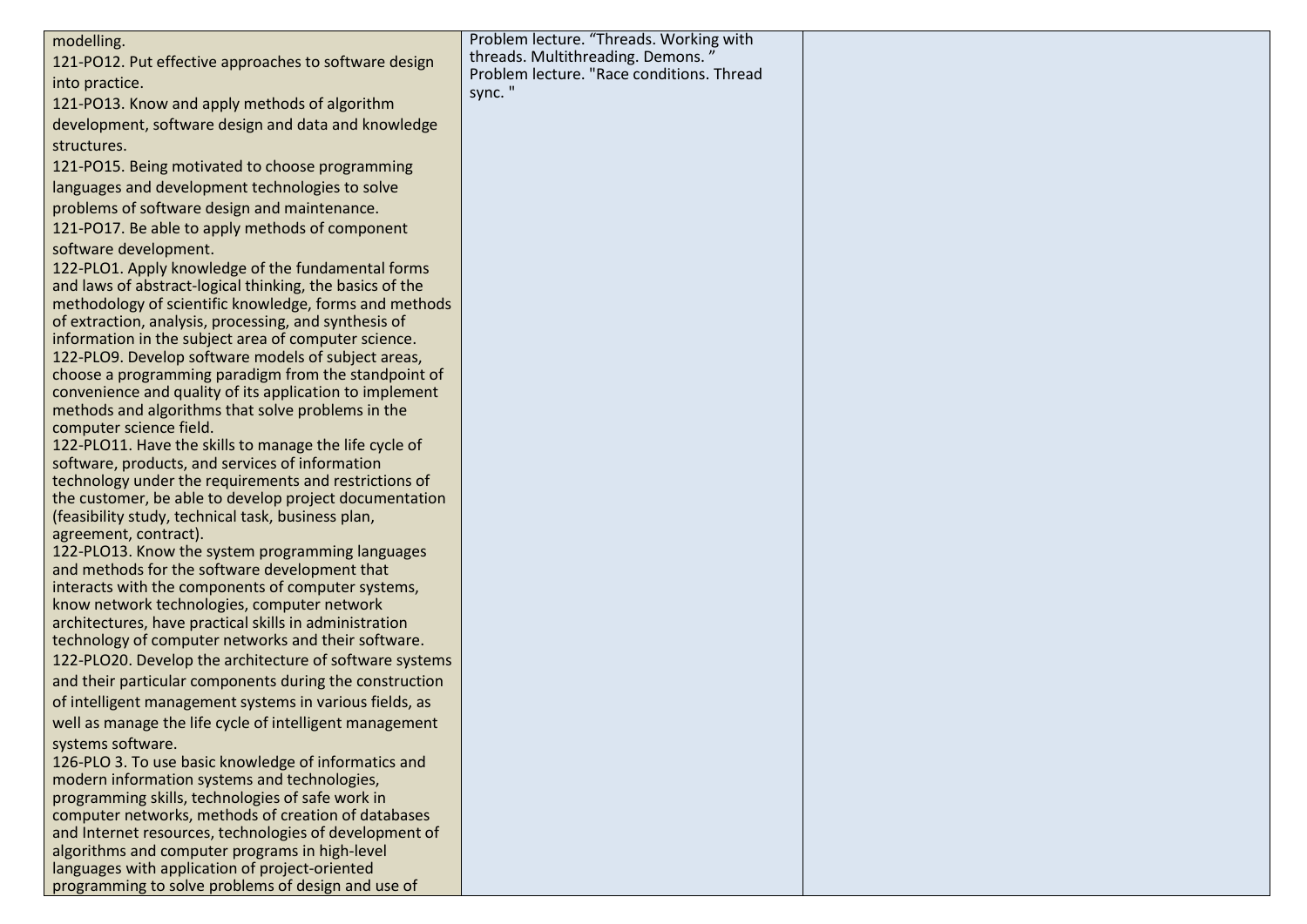| information systems and technologies.                       |  |  |  |  |  |
|-------------------------------------------------------------|--|--|--|--|--|
| 126-PLO 4. Conduct a systematic analysis of design          |  |  |  |  |  |
| objects and justify the choice of structure, algorithms and |  |  |  |  |  |
| methods of information transfer in information systems      |  |  |  |  |  |
| and technologies.                                           |  |  |  |  |  |
| 126-PLO 5. Argue the choice of software and hardware        |  |  |  |  |  |
| for the creation of information systems and technologies    |  |  |  |  |  |
| based on the analysis of their properties, purpose and      |  |  |  |  |  |
| technical characteristics, taking into account the          |  |  |  |  |  |
| requirements for the system and operating conditions;       |  |  |  |  |  |
| have the skills to debug and test software and hardware     |  |  |  |  |  |
| of information systems and technologies.                    |  |  |  |  |  |
| 126-PLO 6. Demonstrate knowledge of the current level       |  |  |  |  |  |
| of information systems technology, practical skills of      |  |  |  |  |  |
| programming and use of applied and specialized              |  |  |  |  |  |
| computer systems and environments for their                 |  |  |  |  |  |
| implementation in professional activities.                  |  |  |  |  |  |
| 126-PLO 7. Justify the choice of technical structure and    |  |  |  |  |  |
| develop appropriate software that is part of information    |  |  |  |  |  |
| systems and technologies.                                   |  |  |  |  |  |
| ASSESSMENT AND GRADING                                      |  |  |  |  |  |

## **Total score 100% final assessment** in the form of credit **ЕСТS grading (points) for all**  Ranges of points corresponding to **Ranges of points corresponding to (30%)** and current assessment **(70%). scale The national grading scale types of learning 30%** credit **activities 70%** current rating: 90-100 A A Excellent Module №1 (10%) 82-89 В Module №2 (20%) **grades** Good Laboratory work (40%) 74-81 С **Allocation of grade points** 64-73 D Satisfactory 60-63 Е 35-59 FХ Unsatisfactory (with the exam retake option) Unsatisfactory (with mandatory repetition of the 0-34 F course) The student is required to attend all classes according to the curriculum and adhere to the norms of academic ethics. To study the discipline you need to have your own personal computer and / or use the computers of the computer center of the department. The student must work with required and additional literature, including information resources on the Internet. All laboratory work must be completed and submitted by the student **Course policy** during the semester in which the discipline is taught, before the start of the test week. Without the personal presence of the student the final control is not carried out. **COURSE STRUCTURE AND CONTENT Lecture 1** Introduction to Python. Data types. Data Getting started with Python. PT50 **Laboratory**  Dynamic work with data type. **du al**

**work 1**

input and output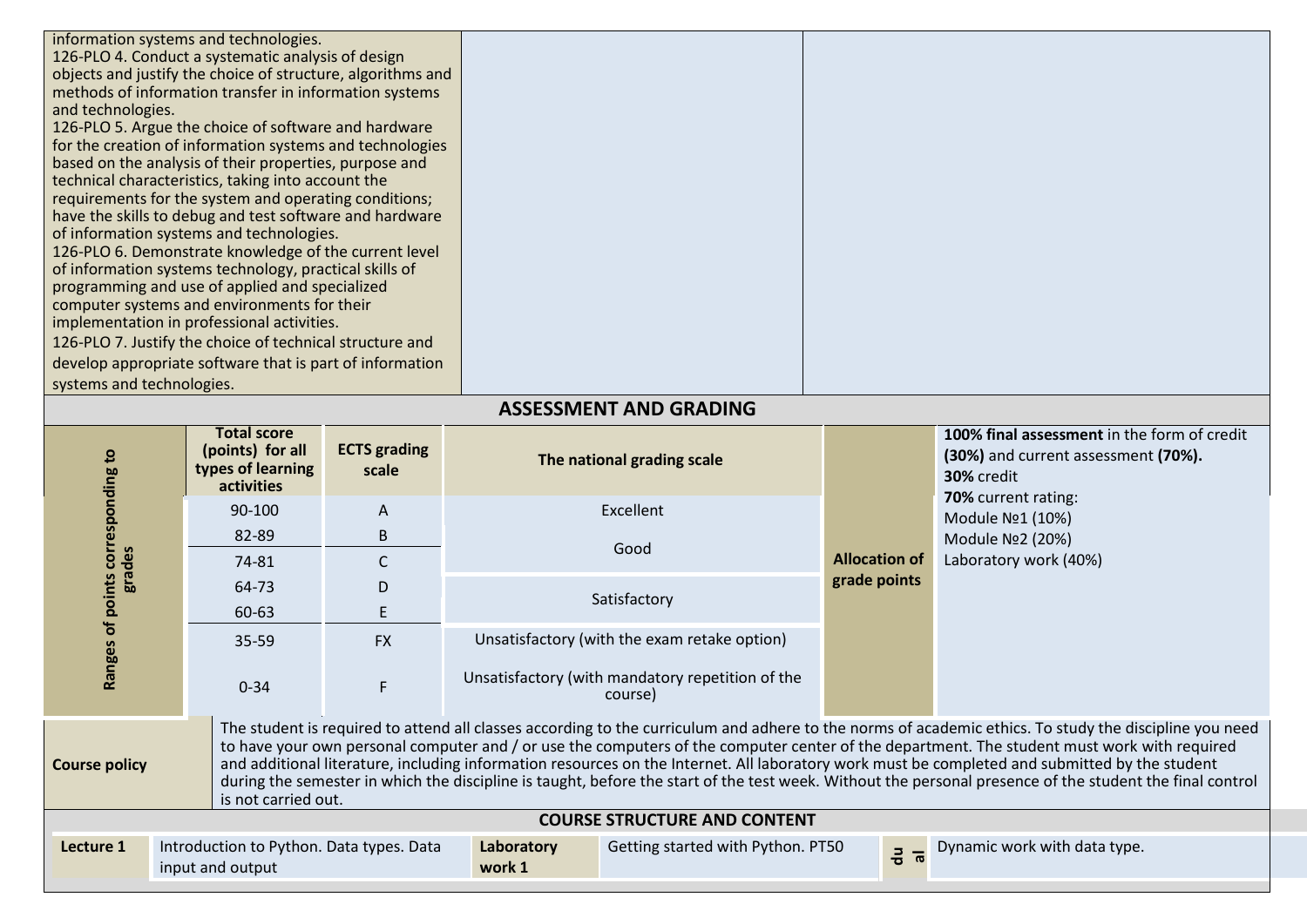| Lecture 2                | Conditional construction ifelse, if elif<br>else. Python's Math module.                                                            | Laboratory<br>work 2 | Working with conditional operators,<br>conditional construction ifelse, if<br>elif else. Python's Math module.<br><b>PT50</b> |  | Exceptions, features of work and area of their use. |  |  |  |
|--------------------------|------------------------------------------------------------------------------------------------------------------------------------|----------------------|-------------------------------------------------------------------------------------------------------------------------------|--|-----------------------------------------------------|--|--|--|
| Lecture 3                | List, String, tuple, range and work with<br>them. Loop for, while. List compression.                                               | Laboratory<br>work 3 | Working with data: list, string, tuple,<br>range, sets, dictionaries and work<br>with them. PT50                              |  | Features of creating metaclasses and their use.     |  |  |  |
| Lecture 4                | Sets, dictionaries and work with them.                                                                                             | Laboratory<br>work 4 | Working with loops. PT50                                                                                                      |  | Threads. Scope and features of use.                 |  |  |  |
| Lecture 5                | Scope of variables. Functions. Anonymous<br>functions, lambda instructions. Generator<br>functions. Recursion. Code documentation. | Laboratory<br>work 5 | Working with functions, exceptions<br>and classes. PT51                                                                       |  | Integration and system testing tools.               |  |  |  |
| Lecture 6                | Exceptions. Debugging with assert<br>instructions.                                                                                 | Laboratory<br>work 6 | Work with built-in modules. PT51                                                                                              |  |                                                     |  |  |  |
| Lecture 7                | Modules: creation and further use. Work<br>with time. Working with the date.                                                       | Laboratory<br>work 7 | OOP (Object-Oriented programming).<br><b>PT52</b>                                                                             |  |                                                     |  |  |  |
| Lecture 8                | Packages: import, creation, further use.<br>Overview of standard libraries. Regular<br>expression templates.                       | Laboratory<br>work 8 | Working with files.<br><b>PT52</b>                                                                                            |  |                                                     |  |  |  |
| Lecture 9                | Introduction to object-oriented<br>programming. Creating a class and working<br>with it. Magic Methods.                            | Laboratory<br>work 9 | Work with threads. Testing. PT52                                                                                              |  |                                                     |  |  |  |
| Lecture 10               | Decorators. Encapsulation. Getters. Setters.<br>Inheritance. Association. Weak links.                                              |                      |                                                                                                                               |  |                                                     |  |  |  |
| Lecture 11               | Polymorphism. Iterators. Metaclass.<br>Multimedia methods.                                                                         |                      |                                                                                                                               |  |                                                     |  |  |  |
| Lecture 12               | Files. Working with files. Copying files.                                                                                          |                      |                                                                                                                               |  |                                                     |  |  |  |
| Lecture 13               | Threads. Working with threads.<br>Multithreading. Demons.                                                                          |                      |                                                                                                                               |  |                                                     |  |  |  |
| Lecture 14<br>Lecture 15 | Race conditions. Thread synchronization.<br>Asynchrony.                                                                            |                      |                                                                                                                               |  |                                                     |  |  |  |
| Lecture 16               | <b>Writing tests</b>                                                                                                               |                      |                                                                                                                               |  |                                                     |  |  |  |
|                          | <b>RECOMMENDED READING</b>                                                                                                         |                      |                                                                                                                               |  |                                                     |  |  |  |